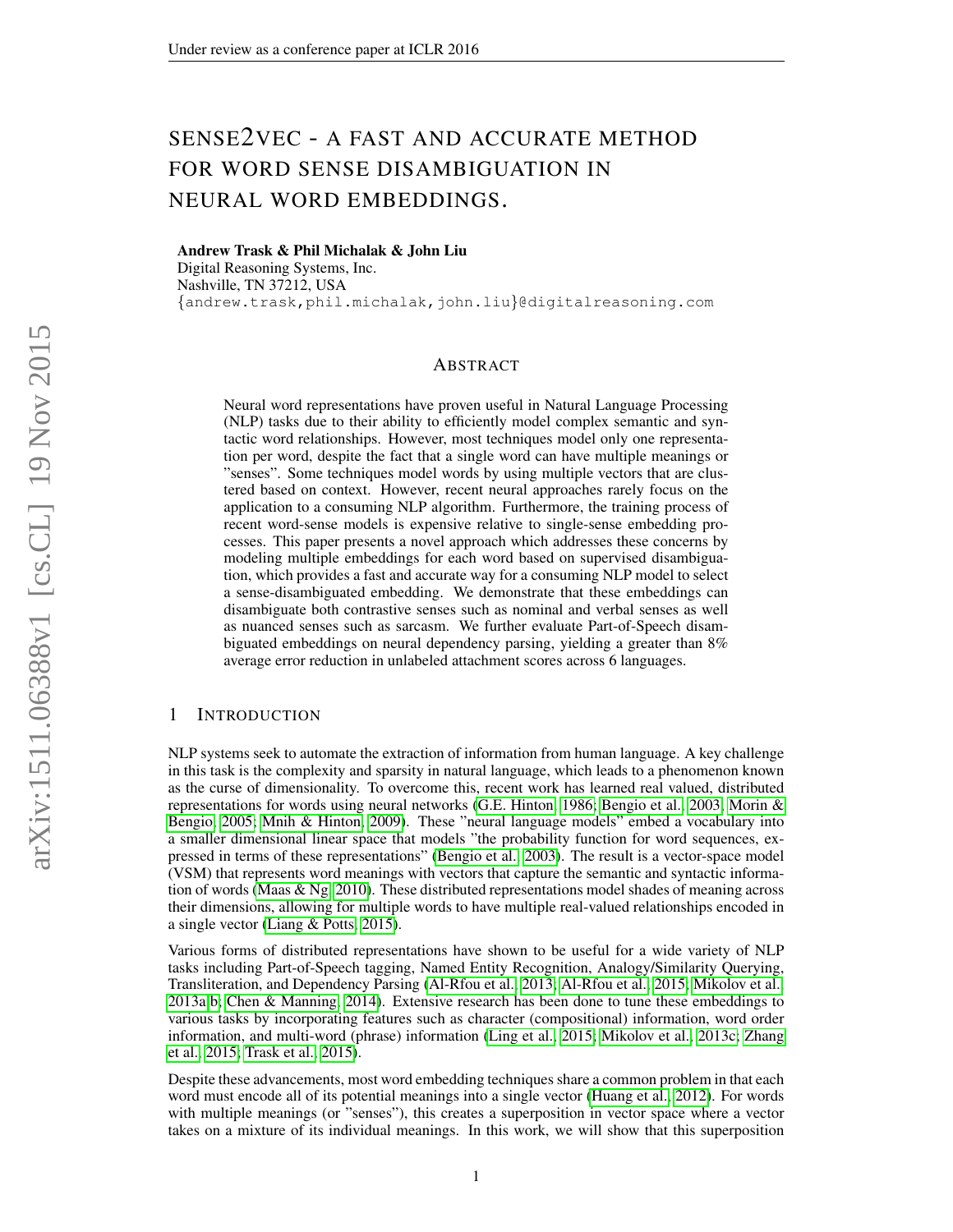obfuscates the context specific meaning of a word and can have a negative effect on NLP classifiers leveraging the superposition as input data. Furthermore, we will show that disambiguating multiple word senses into separate embeddings alleviates this problem and the corresponding confusion to an NLP model.

# 2 RELATED WORK

## 2.1 WORD2VEC

[Mikolov et al.](#page-7-5) [\(2013a\)](#page-7-5) proposed two simple methods for learning continuous word embeddings using neural networks based on Skip-gram or Continuous-Bag-of-Word (CBOW) models and named it word2vec. Word vectors built from these methods map words to points in space that effectively encode semantic and syntactic meaning despite ignoring word order information. Furthermore, the word vectors exhibited certain algebraic relations, as exemplified by example: "v[man] - v[king] + v[queen]  $\approx$  v[woman]". Subsequent work leveraging such neural word embeddings has proven to be effective on a variety of natural language modeling tasks [\(Al-Rfou et al., 2013;](#page-6-1) [Al-Rfou et al.,](#page-6-2) [2015;](#page-6-2) [Chen & Manning, 2014\)](#page-7-7).

# 2.2 WANG2VEC

Because word embeddings in word2vec are insensitive to word order, they are suboptimal when used for syntactic tasks like POS tagging or dependency parsing. [Ling et al.](#page-7-8) [\(2015\)](#page-7-8) proposed modifications to word2vec that incorporated word order. Consisting of structured skip-gram and continuous window methods that are together termed wang2vec, these models demonstrate significant ability to model syntactic representations. They come, however, at the cost of computation speed. Furthermore, because words have a single vector representation in wang2vec, the method is unable to model polysemic words with multiple meanings. For instance, the word "work" in the sentence "We saw her work" can be either a verb or noun depending on the broader context in surrounding this sentence. This technique encodes the co-occurrence statistics for each sense of a word into one or more fixed dimensional embeddings, generating embeddings that model multiple uses of a word.

#### 2.3 STATISTICAL MULTI-PROTOTYPE VECTOR-SPACE MODELS OF WORD MEANING

Perhaps a seminal work to vector-space word-sense disambiguation, the approach by Reisinger  $\&$ [Mooney](#page-7-11) [\(2010\)](#page-7-11) creates a vector-space model that encodes multiple meanings for words by first clustering the contexts in which a word appears. Once the contexts are clustered, several prototype vectors can be initialized by averaging the statistically generated vectors for each word in the cluster. This process of computing clusters and creating embeddings based on a vector for each cluster has become the canonical strategy for word-sense disambiguation in vector spaces. However, this approach presents no strategy for the context specific selection of potentially many vectors for use in an NLP classifier.

#### 2.4 CLUSTERING WEIGHTED AVERAGE CONTEXT EMBEDDINGS

Our technique is inspired by the work of [Huang et al.](#page-7-10) [\(2012\)](#page-7-10), which uses a multi-prototype neural vector-space model that clusters contexts to generate prototypes. Unlike [Reisinger & Mooney](#page-7-11) [\(2010\)](#page-7-11), the context embeddings are generated by a neural network in the following way: given a pre-trained word embedding model, each context embedding is generated by computing a weighted sum of the words in the context (weighted by tf-idf). Then, for each term, the associated context embeddings are clustered. The clusters are used to re-label each occurrence of each word in the corpus. Once these terms have been re-labeled with the cluster's number, a new word model is trained on the labeled embeddings (with a different vector for each) generating the word-sense embeddings.

In addition to the selection problem and clustering overhead described in the previous subsection, this model also suffers from the need to train neural word embeddings twice, which is a very expensive endeavor.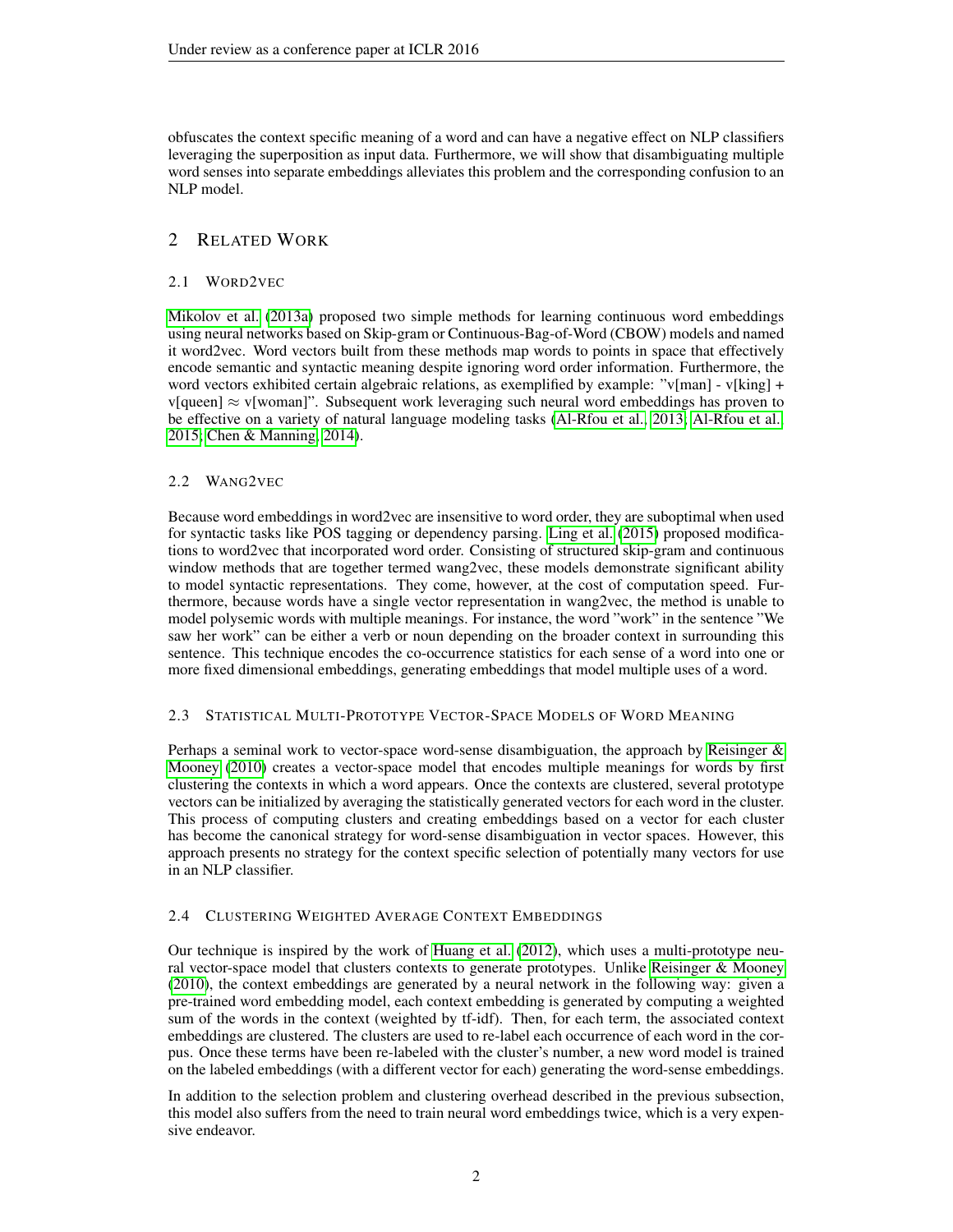## 2.5 CLUSTERING CONVOLUTIONAL CONTEXT EMBEDDINGS

Recent work has explored leveraging convolutional approaches to modeling the context embeddings that are clustered into word prototypes. Unlike previous approaches, [Chen et al.](#page-7-12) [\(2015\)](#page-7-12) selects the number of word clusters for each word based on the number of definitions for a word in the WordNet Gloss (as opposed to other approaches that commonly pick a fixed number of clusters). A variant on the MSSG model of [Neelakantan et al.](#page-7-13) [\(2015\)](#page-7-13), this work uses the WordNet Glosses dataset and convolutional embeddings to initialize the word prototypes.

In addition to the selection problem, clustering overhead, and the need to train neural embeddings multiple times, this higher-quality model is somewhat limited by the vocabulary present in the English WordNet resource. Furthermore, the majority of the WordNets relations connect words from the same Part-of-Speech (POS). "Thus, WordNet really consists of four sub-nets, one each for nouns, verbs, adjectives and adverbs, with few cross-POS pointers."[1](#page-2-0)

# 3 THE SENSE2VEC MODEL

We expand on the work of [Huang et al.](#page-7-10) [\(2012\)](#page-7-10) by leveraging supervised NLP labels instead of unsupervised clusters to determine a particular word instance's sense. This eliminates the need to train embeddings multiple times, eliminates the need for a clustering step, and creates an efficient method by which a supervised classifier may consume the appropriate word-sense embedding.



Figure 1: A graphical representation of wang2vec.



Figure 2: A graphical representation of sense2vec.

Given a labeled corpus (either by hand or by a model) with one or more labels per word, the sense2vec model first counts the number of uses (where a unique word maps set of one or more

<span id="page-2-0"></span><sup>1</sup> https://wordnet.princeton.edu/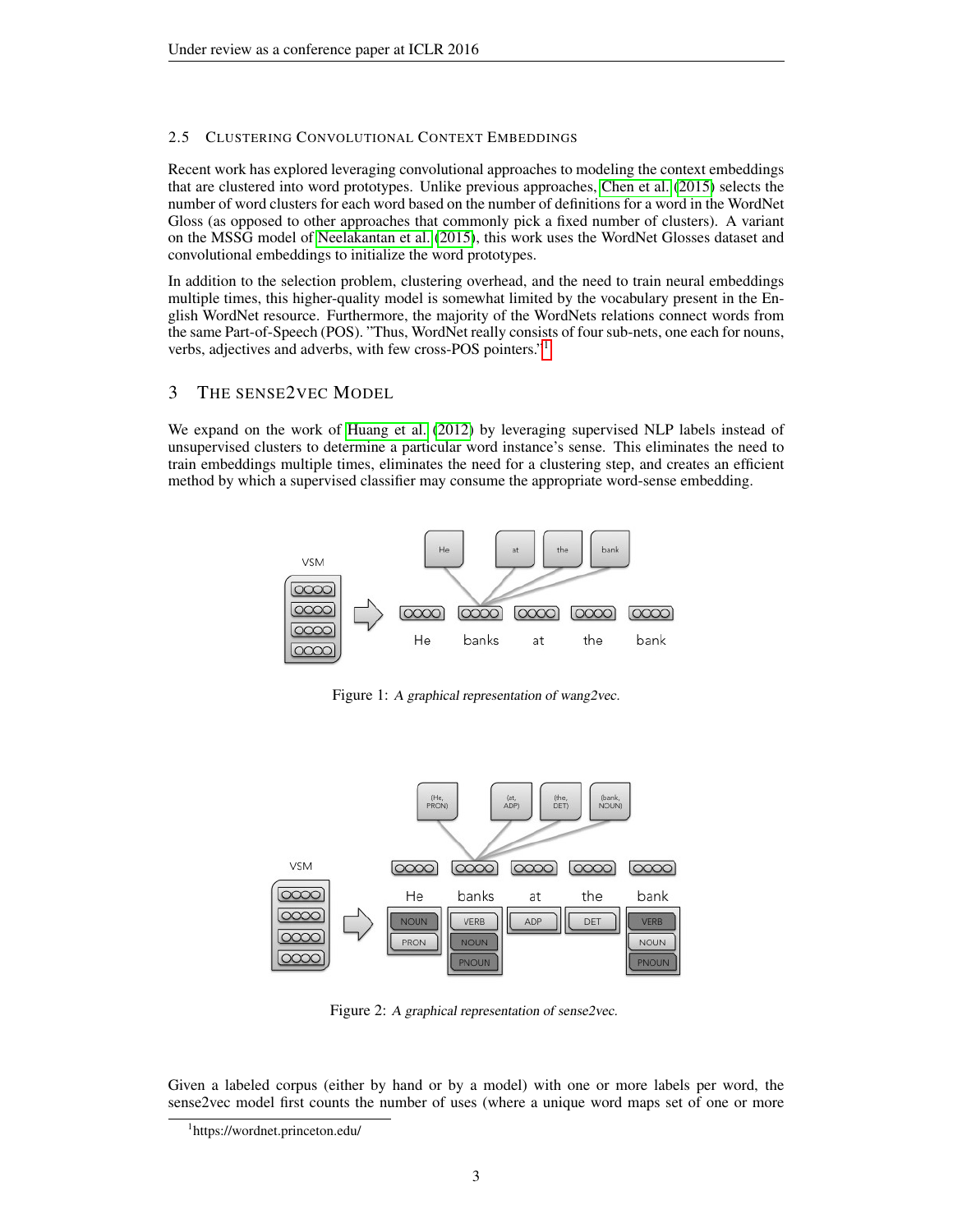labels/uses) of each word and generates a random "sense embedding" for each use. A model is then trained using either the CBOW, Skip-gram, or Structured Skip-gram model configurations. Instead of predicting a token given surrounding tokens, this model predicts a word sense given surrounding senses.

#### 3.1 SUBJECTIVE EVALUATION - SUBJECTIVE BASELINE

For subjective evaluation of these word embeddings, we trained models using several datasets for comparison. First, we trained using Word[2](#page-3-0)vec's Continuous Bag of Words<sup>2</sup> approach on the large unlabeled corpus used for the Google Word Analogy Task<sup>[3](#page-3-1)</sup>. Several word embeddings and their closest terms measured by cosine similarity are displayed in Table 1 below.

| bank     | 1.0  | apple     | 1.0  | S <sub>0</sub> | 1.0  | bad      | 1.0  | perfect    | 1.0  |
|----------|------|-----------|------|----------------|------|----------|------|------------|------|
| banks    | .718 | iphone    | .687 | but            | .879 | good     | .727 | perfection | .681 |
| banking  | .672 | ipad      | .649 | it             | .858 | worse    | .718 | perfectly  | .670 |
| hsbc     | .599 | microsoft | .603 | if             | .842 | lousy    | .717 | ideal      | .644 |
| citibank | .586 | ipod      | .595 | even           | .833 | stupid   | .710 | flawless   | .637 |
| lender   | .566 | imac      | .594 | do             | .831 | horrible | .703 | good       | .622 |
| lending  | .559 | iphones   | .578 | just           | .808 | awful    | .697 | always     | .572 |

Table 1: Single-sense Baseline Cosine Similarities

In this table, observe that the "bank" column is similar to proper nouns ("hsbc", "citibank"), verbs ("lending","banking"), and nouns ("banks","lender"). This is because the term "bank" is used in 3 different ways, as a proper noun, verb, and noun. This embedding for "bank" has modeled a mixture of these three meanings. "apple", "so", "bad", and "perfect" can also have a mixture of meanings. In some cases, such as "apple", one interpretation of the word is completely ignored (apple the fruit). In the case of "so", there is also an interjection sense of "so" that is not well represented in the vector space.

#### 3.2 SUBJECTIVE EVALUATION - PART-OF-SPEECH DISAMBIGUATION

For Part-of-Speech disambiguation, we labeled the dataset from section 3.1 with Part-of-Speech tags using the Polyglot Universal Dependency Part-of-Speech tagger of [Al-Rfou et al.](#page-6-1) [\(2013\)](#page-6-1) and trained sense2vec with identical parameters as section 3.1. In table 2, we see that this method has successfully disambiguated the difference between the noun "apple" referring to the fruit and the proper noun "apple" referring to the company. In table 3, we see that all three uses of the word "bank" have been disambiguated by their respective parts of speech, and in table 4, nuanced senses of the word "so" have also been disambiguated.

Table 2: Part-of-Speech Cosine Similarities for the Word: apple

| apple     | <b>NOUN</b> | 1.0  | apple      | <b>PROPN</b> | 1.0  |
|-----------|-------------|------|------------|--------------|------|
| apples    | <b>NOUN</b> | .639 | microsoft  | <b>PROPN</b> | .603 |
| pear      | <b>NOUN</b> | .581 | iphone     | <b>NOUN</b>  | .591 |
| peach     | <b>NOUN</b> | .579 | ipad       | <b>NOUN</b>  | .586 |
| blueberry | <b>NOUN</b> | .570 | samsung    | <b>PROPN</b> | .572 |
| almond    | <b>NOUN</b> | .541 | blackberry | <b>PROPN</b> | .564 |

<span id="page-3-1"></span><span id="page-3-0"></span><sup>&</sup>lt;sup>2</sup> command line params: -size 500 -window 10 -negative 10 -hs 0 -sample 1e-5 -iter 3 -min-count 10 <sup>3</sup>the data.txt file generated from http://word2vec.googlecode.com/svn/trunk/demo-train-big-model-v1.sh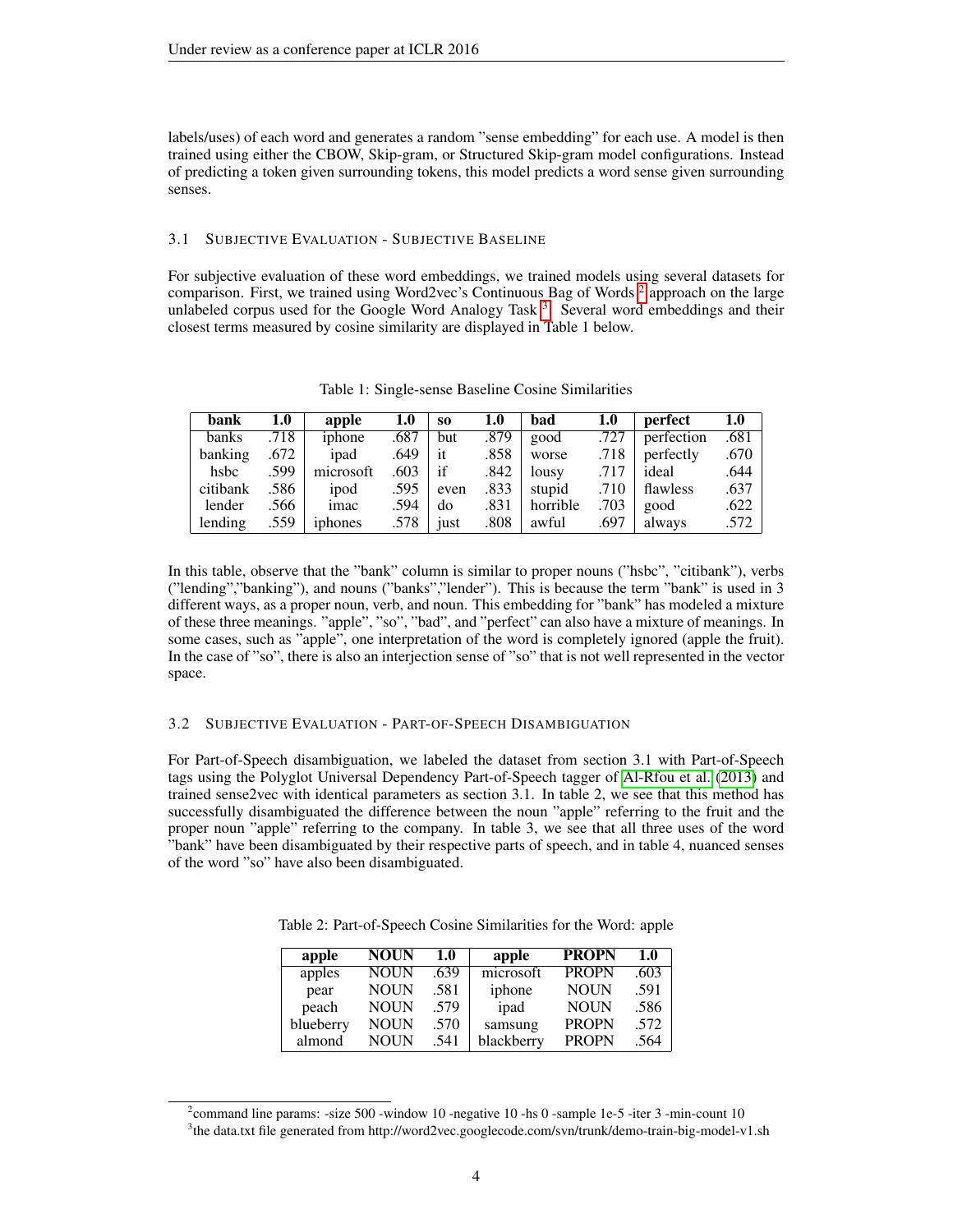| bank         | <b>NOUN</b>  | 1.0 <sub>l</sub> | bank                         | <b>PROPN</b>      | 1.0  | <b>bank</b>   | <b>VERB</b> | 1.0  |
|--------------|--------------|------------------|------------------------------|-------------------|------|---------------|-------------|------|
| <b>banks</b> | <b>NOUN</b>  | .786             | bank                         | NOUN .570         |      | gamble        | <b>VERB</b> | .533 |
| banking      | <b>NOUN</b>  | $.629$           | hsbc                         | <b>PROPN</b>      | .536 | earn          | <b>VERB</b> | .485 |
| lender       | <b>NOUN</b>  | .619             | citibank                     | <b>PROPN</b> .523 |      | invest        | <b>VERB</b> | .470 |
| bank         | <b>PROPN</b> |                  | .570 wachovia                | PROPN             | .503 | reinvest VERB |             | .466 |
| ubs          |              |                  | PROPN .535   grindlays PROPN |                   |      | .492   donate | <b>VERB</b> | .466 |

Table 3: Part-of-Speech Cosine Similarities for the Word: bank

Table 4: Part-of-Speech Cosine Similarities for the Word: so

| SO.       | <b>INTJ</b> | 1.0  | S <sub>0</sub> | ADV          | 1.0  | S <sub>0</sub> | ADJ | 1.0  |
|-----------|-------------|------|----------------|--------------|------|----------------|-----|------|
| now       | <b>INTJ</b> | 527  | too            | <b>ADV</b>   | .753 | poved          | ADJ | .588 |
| obviously | <b>INTJ</b> | .520 | <b>but</b>     | <b>CONJ</b>  | .752 | condemnable    | ADJ | .584 |
| basically | <b>INTJ</b> | .513 | because        | <b>SCONJ</b> | .720 | disputable     | ADJ | .578 |
| okay      | <b>INTJ</b> | .505 | but            | <b>ADV</b>   | .694 | disapprove     | ADJ | .559 |
| actually  | <b>INTJ</b> | .503 | really         | <b>ADV</b>   | .671 | contestable    | ADJ | .558 |

#### 3.3 SUBJECTIVE EVALUATION - SENTIMENT DISAMBIGUATION

For Sentiment disambiguation, the IMDB labeled training corpus was labeled with Part-of-Speech tags using the Polyglot Part-of-Speech tagger from [Al-Rfou et al.](#page-6-1) [\(2013\)](#page-6-1). Adjectives were then labeled with the positive or negative sentiment associated with each comment. A CBOW sense2vec model was then trained on the resulting dataset, disambiguating between both Part-of-Speech and Sentiment (for adjectives).

Table 5 shows the difference between the positive and negative vectors for the word "bad". The negative vector is most similar to word indicating the classical meaning of bad (including the negative version of "good", e.g. "good grief!"). The positive "bad" vector denotes a tone of sarcasm, most closely relating to the positive sense of "good" (e.g. "good job!").

| bad      | <b>NEG</b> | 1.0  | bad   | <b>POS</b> | 1.0  |
|----------|------------|------|-------|------------|------|
| terrible | <b>NEG</b> | .905 | good  | <b>POS</b> | .753 |
| horrible | <b>NEG</b> | .872 | wrong | <b>POS</b> | .752 |
| awful    | <b>NEG</b> | .870 | funny | <b>POS</b> | .720 |
| good     | NEG        | .863 | great | <b>POS</b> | .694 |
| stupid   | NEG        | .845 | weird | <b>POS</b> | .671 |

Table 5: Sentiment Cosine Similarities for the Word: bad

Table 6 shows the positive and negative senses of the word "perfect". The positive version of the word clusters most closely with words indicating excellence. The positive version clusters with the more sarcastic interpretation.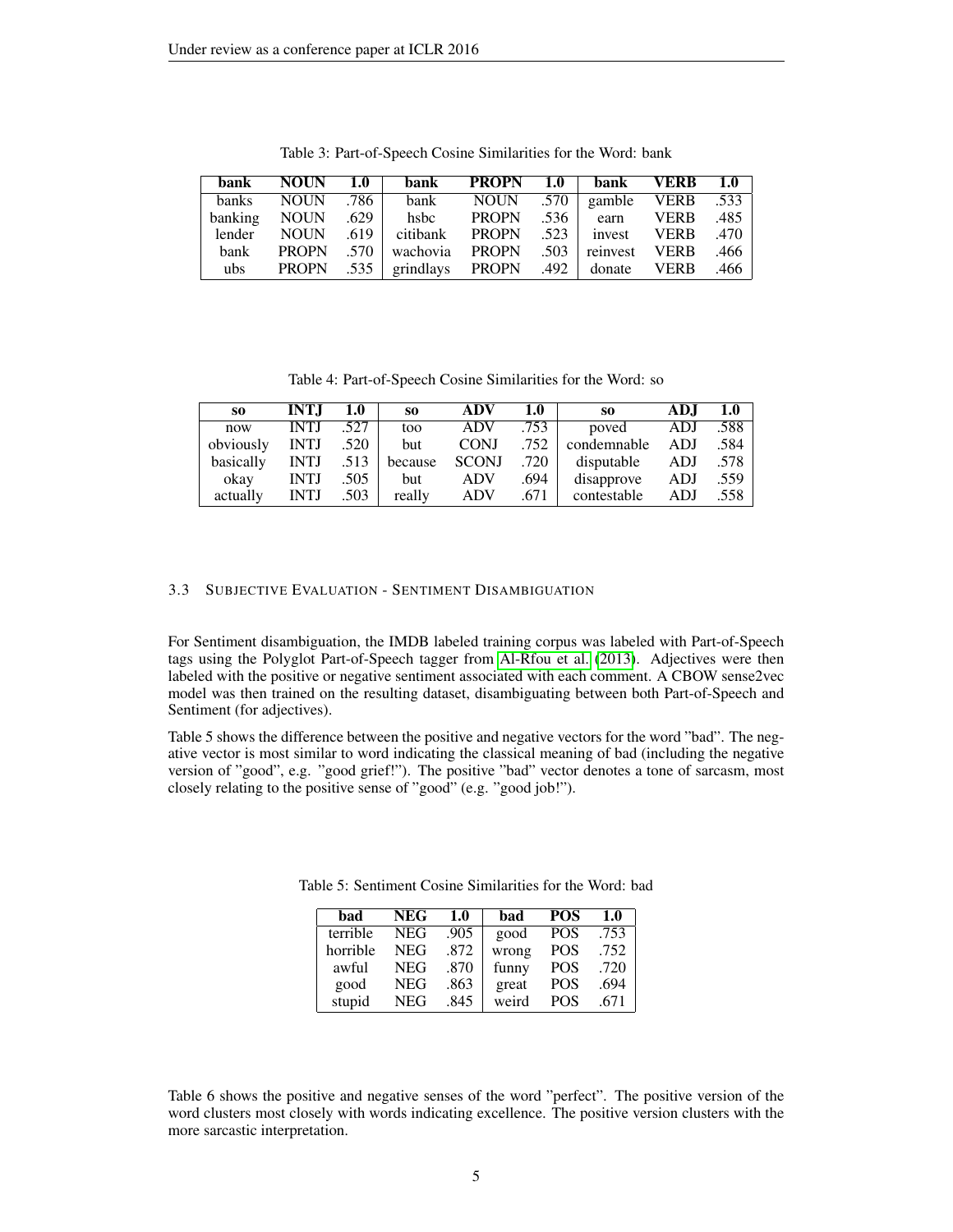| perfect     | <b>NEG</b> | 1.0   | perfect    | <b>POS</b> | 1.0   |
|-------------|------------|-------|------------|------------|-------|
| real        | <b>NEG</b> | 0.682 | wonderful  | <b>POS</b> | 0.843 |
| unfortunate | <b>NEG</b> | 0.680 | brilliant  | <b>POS</b> | 0.842 |
| serious     | <b>NEG</b> | 0.673 | incredible | <b>POS</b> | 0.840 |
| complete    | <b>NEG</b> | 0.673 | fantastic  | <b>POS</b> | 0.839 |
| ordinary    | <b>NEG</b> | 0.673 | great      | <b>POS</b> | 0.823 |
| typical     | <b>NEG</b> | 0.661 | excellent  | <b>POS</b> | 0.822 |
| misguided   | <b>NEG</b> | 0.650 | amazing    | <b>POS</b> | 0.814 |

Table 6: Sentiment Cosine Similarities for the Word: perfect

# 4 NAMED ENTITY RESOLUTION

To evaluate the embeddings when disambiguating on named entity resolution (NER), we labeled the standard word2vec dataset from section 3.2 with named entity labels. This demonstrated how sense2vec can also disambiguate between multi-word sequences of text as well as single word sequences of text. Below, we see that the word "Washington" is disambiguated with both a PERSON and a GPE sense of the word. Furthermore, we see that Hillary Clinton is very similar to titles that she has held within the time span of the dataset.

Table 7: Disambiguation for the word: Washington

| George_Washington | PERSON_NAME | .656 | Washington_D   | <b>GPE</b> | .665 |
|-------------------|-------------|------|----------------|------------|------|
| Henry_Knox        | PERSON_NAME | .624 | Washington_DC  | <b>GPE</b> | .591 |
| Philip_Schuyler   | PERSON_NAME | .618 | Seattle        | <b>GPE</b> | .559 |
| Nathanael_Greene  | PERSON_NAME | .613 | Warsaw_Embassy | <b>GPE</b> | .524 |
| Benjamin_Lincoln  | PERSON_NAME | .602 | Wash           | <b>GPE</b> | .516 |
| William_Howe      | PERSON_NAME | .591 | Maryland       | <b>GPE</b> | .507 |

Table 8: Entity resolution for the term: Hillary Clinton

| Secretary_of_State | <b>TITLE</b>    | 0.661 |
|--------------------|-----------------|-------|
| Senator            | <b>TITLE</b>    | 0.613 |
| Senate             | <b>ORG_NAME</b> | 0.564 |
| Chief              | <b>TITLE</b>    | 0.555 |
| White_House        | <b>ORG NAME</b> | 0.564 |
| Congress           | <b>ORG NAME</b> | 0.547 |

## 5 NEURAL DEPENDENCY PARSING

To quantitatively evaluate disambiguated sense embeddings relative to the current standard, we compared sense2vec embeddings and wang2vec embeddings on neural syntactic dependency parsing tasks in six languages. First, we trained two sets of embeddings on the Bulgarian, German, English, French, Italian, and Swedish Wikipedia datasets from the Polyglot website<sup>[4](#page-5-0)</sup>. The baseline embeddings were trained without any Part-of-Speech disambiguation using the structured skip-gram approach of [Ling et al.](#page-7-8) [\(2015\)](#page-7-8). For each language, the sense2vec embeddings were trained by disambiguating terms using the language specific Polyglot Part-of-Speech tagger of [Al-Rfou et al.](#page-6-1) [\(2013\)](#page-6-1), and embedded in the same structured skip-gram approach. Both were trained using identical parametrization<sup>[5](#page-5-1)</sup>.

<span id="page-5-0"></span><sup>4</sup> https://sites.google.com/site/rmyeid/projects/polyglot

<span id="page-5-1"></span><sup>&</sup>lt;sup>5</sup> command line params: -size 50 -window 5 -negative 10 -hs 0 -sample 1e-4 -iter 5 -cap 0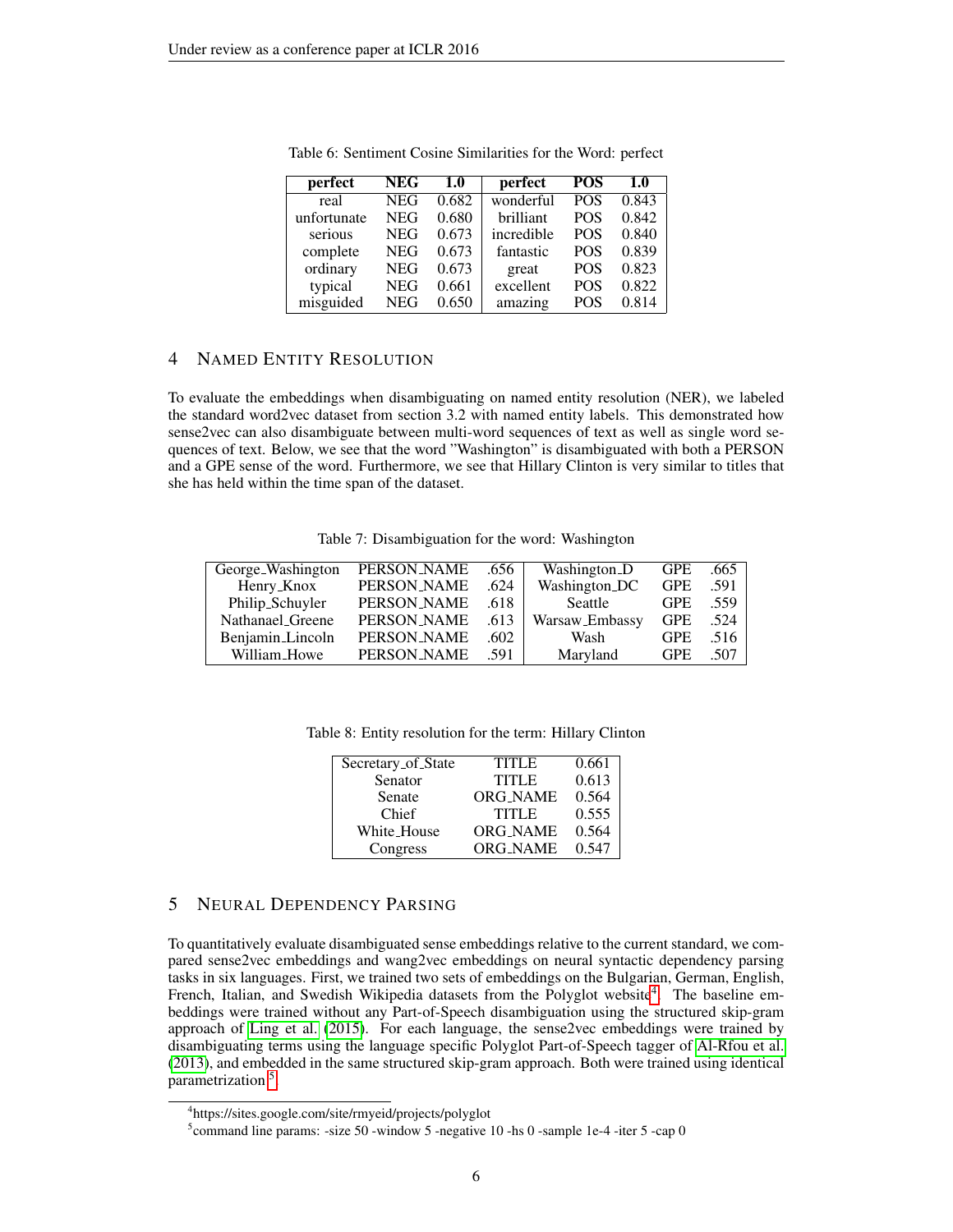Each of these embeddings was used to train a dependency parse model using the parser outlined in [\(Chen & Manning, 2014\)](#page-7-7). All were trained on the the respective language's Universal Dependencies treebank. The standard splits were used.<sup>[6](#page-6-3)</sup> For the parser trained on the sense2vec emeddings, the POS specific embedding was used as the input. The Part-of-Speech label was determined using the gold-standard POS tags from the treebank. It should be noted that the parser of [\(Chen & Manning,](#page-7-7) [2014\)](#page-7-7) uses trained Part-of-Speech embeddings as input which are indexed based on gold-standard POS tags. Thus, differences in quality between parsers trained on the two embedding styles are due to clarity in the word embeddings as opposed to the addition of Part-of-Speech information because both model styles train on gold standard POS information. For each language, the Unlabeled Attachment Scores are outlined in Table 7.

|        | <b>Set</b> | <b>Bulgarian</b> | German    | <b>English</b> | French   | <b>Italian</b> | <b>Swedish</b> | <b>Mean</b> |
|--------|------------|------------------|-----------|----------------|----------|----------------|----------------|-------------|
|        | Dev        | 90.03            | 68.86     | 85.02          | 73.82    | 84.99          | 78.94          | 80.28       |
| wang   | $Test^*$   | 90.17            | 60.25     | 83.61          | 70.10    | 84.99          | 82.47          | 78.60       |
|        | Test       | 90.39            | 60.54     | 83.88          | 70.53    | 85.45          | 82.51          | 78.88       |
|        | Dev        | 90.69            | 72.61     | 86.10          | 75.43    | 85.57          | 81.21          | 81.94       |
| sense  | $Test^*$   | 90.41            | 64.17     | 85.48          | 71.66    | 86.13          | 84.44          | 80.38       |
|        | Test       | 90.86            | 64.43     | 85.93          | 72.16    | 86.18          | 84.60          | 80.69       |
|        | Dev        | $7.05\%$         | 13.69%    | 7.76%          | 6.56%    | 3.98%          | 12.06%         | $8.52\%$    |
| Error  | Test       | 2.47%            | 10.95%    | 12.82%         | 5.50%    | $8.21\%$       | 12.71%         | $8.78\%$    |
| Margin | Abs.       | $5.17\%$         | $10.93\%$ | 14.54%         | 5.86%    | 5.32%          | 13.58%         | $9.23\%$    |
|        | Avg.       | 4.76%            | 12.32%    | 10.29%         | $6.03\%$ | $6.09\%$       | 12.39%         |             |

Table 9: Unlabeled Attachment Scores and Percent Error Reductions

The "Error Margin" section of table 7 describes the percentage reduction in error for each language. Disambiguating based on Part-of-Speech using sense2vec reduced the error in all six languages with an average reduction greater than 8%.

#### 6 CONCLUSION AND FUTURE WORK

In this work, we have proposed a new model for word sense disambiguation that uses supervised NLP labeling to disambiguate between word senses. Much like previous models, it leverages a form of context clustering to disambiguate the use of a term. However, instead of using unsupervised clustering methods, our approach clusters using supervised labels which can analyze a specific word's context and assign a label. This significantly reduces the computational overhead of word-sense modeling and provides a natural mechanism for other NLP tasks to select the appropriate sense embedding. Furthermore, we show that disambiguated embeddings can increase the accuracy of syntactic dependency parsing in a variety of languages. Future work will explore how disambiguated embeddings perform using other varieties of supervised labels and consuming NLP tasks.

#### **REFERENCES**

- <span id="page-6-1"></span>Al-Rfou, Rami, Perozzi, Bryan, and Skiena, Steven. Polyglot: Distributed word representations for multilingual NLP. *CoRR*, abs/1307.1662, 2013. URL [http://arxiv.org/abs/1307.](http://arxiv.org/abs/1307.1662) [1662](http://arxiv.org/abs/1307.1662).
- <span id="page-6-2"></span>Al-Rfou, Rami, Kulkarni, Vivek, Perozzi, Bryan, and Skiena, Steven. Polyglot-NER: Massive multilingual named entity recognition. *Proceedings of the 2015 SIAM International Conference on Data Mining, Vancouver, British Columbia, Canada, April 30 - May 2, 2015*, April 2015.
- <span id="page-6-0"></span>Bengio, Yoshua, Ducharme, Rejean, Vincent, Pascal, and Janvin, Christian. A neural probabilistic ´ language model. *J. Mach. Learn. Res.*, 3:1137–1155, March 2003. ISSN 1532-4435.

<span id="page-6-3"></span><sup>&</sup>lt;sup>6</sup>The German, French, and Italian treebanks had occasional tokens that both spanned multiple indices and overlapped with the index of the previous and following token (ex. 0, 0-1, 1,...), a property which is incompatible with the [\(Chen & Manning, 2014\)](#page-7-7) parser. These tokens were removed. If their removal created a malformed tree, the sentence was removed automatically by the parser and logged accordingly.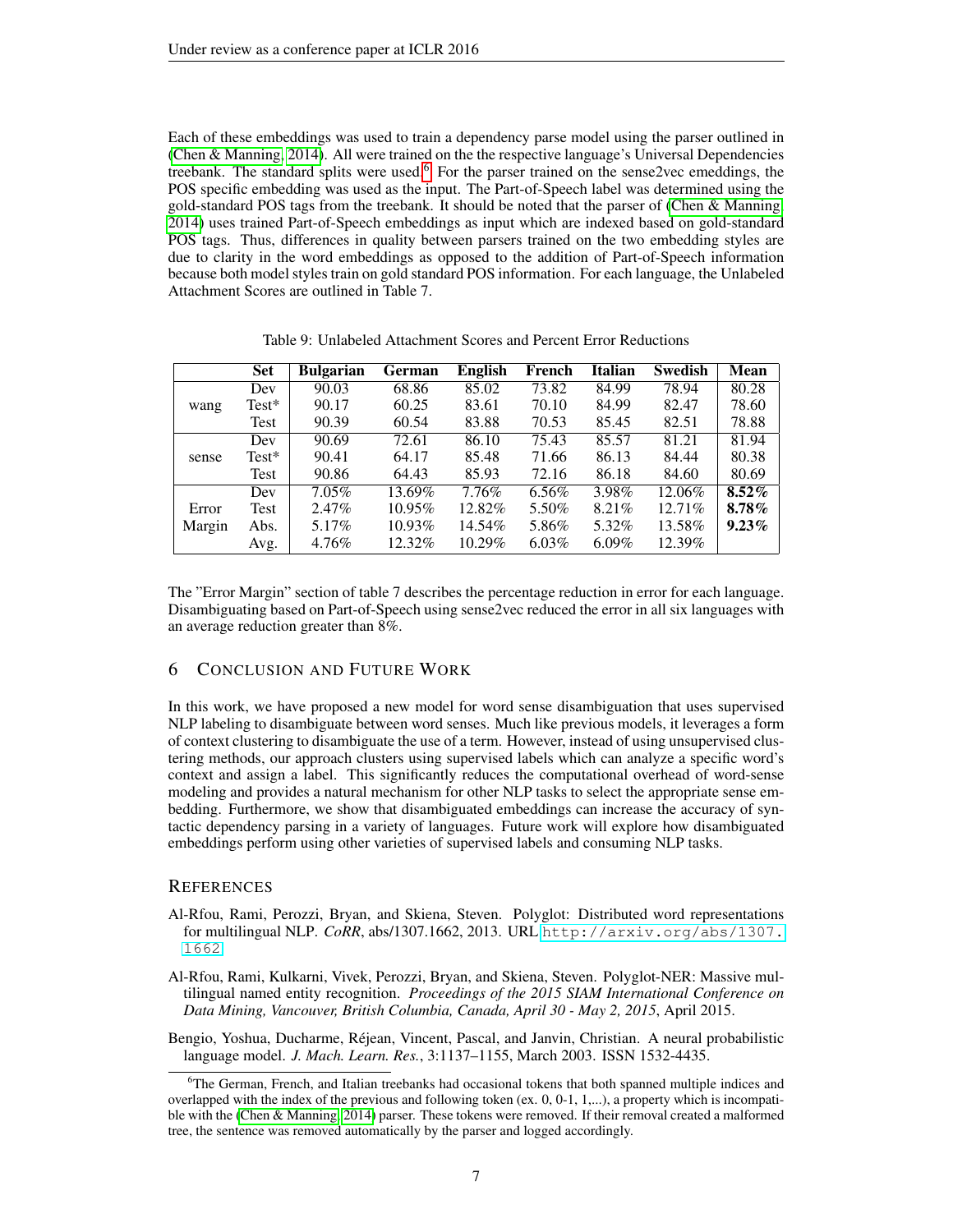- <span id="page-7-7"></span>Chen, Danqi and Manning, Christopher. A fast and accurate dependency parser using neural networks. In *Proceedings of the 2014 Conference on Empirical Methods in Natural Language Processing (EMNLP)*, pp. 740–750, Doha, Qatar, October 2014. Association for Computational Linguistics. URL <http://www.aclweb.org/anthology/D14-1082>.
- <span id="page-7-12"></span>Chen, Tao, Xu, Ruifeng, He, Yulan, and Wang, Xuan. Improving distributed representation of word sense via wordnet gloss composition and context clustering. In *Proceedings of the 53rd Annual Meeting of the Association for Computational Linguistics and the 7th International Joint Conference on Natural Language Processing (Volume 2: Short Papers)*, pp. 15–20, Beijing, China, July 2015. Association for Computational Linguistics. URL [http://www.aclweb.org/](http://www.aclweb.org/anthology/P15-2003) [anthology/P15-2003](http://www.aclweb.org/anthology/P15-2003).
- <span id="page-7-0"></span>G.E. Hinton, J.L. McClelland, D.E. Rumelhart. Distributed representations. *Parallel dis-tributed processing: Explorations in the microstructure of cognition*, 1(3):77–109, 1986.
- <span id="page-7-10"></span>Huang, Eric H., Socher, Richard, Manning, Christopher D., and Ng, Andrew Y. Improving word representations via global context and multiple word prototypes. In *Proceedings of the 50th Annual Meeting of the Association for Computational Linguistics: Long Papers - Volume 1*, ACL '12, pp. 873–882, Stroudsburg, PA, USA, 2012. Association for Computational Linguistics. URL <http://dl.acm.org/citation.cfm?id=2390524.2390645>.
- <span id="page-7-4"></span>Liang, P. and Potts, C. Bringing machine learning and compositional semantics together. *Annual Reviews of Linguistics*, 1(1):355–376, 2015.
- <span id="page-7-8"></span>Ling, Wang, Dyer, Chris, Black, Alan W, and Trancoso, Isabel. Two/too simple adaptations of word2vec for syntax problems. In *Proceedings of the 2015 Conference of the North American Chapter of the Association for Computational Linguistics: Human Language Technologies*, pp. 1299–1304, Denver, Colorado, May–June 2015. Association for Computational Linguistics. URL <http://www.aclweb.org/anthology/N15-1142>.
- <span id="page-7-3"></span>Maas, Andrew L and Ng, Andrew Y. A probabilistic model for semantic word vectors. In *NIPS Workshop on Deep Learning and Unsupervised Feature Learning*, 2010.
- <span id="page-7-5"></span>Mikolov, Tomas, Chen, Kai, Corrado, Greg, and Dean, Jeffrey. Efficient estimation of word representations in vector space. *CoRR*, abs/1301.3781, 2013a. URL [http://arxiv.org/abs/](http://arxiv.org/abs/1301.3781) [1301.3781](http://arxiv.org/abs/1301.3781).
- <span id="page-7-6"></span>Mikolov, Tomas, Le, Quoc V., and Sutskever, Ilya. Exploiting similarities among languages for machine translation. *CoRR*, abs/1309.4168, 2013b. URL [http://arxiv.org/abs/1309.](http://arxiv.org/abs/1309.4168) [4168](http://arxiv.org/abs/1309.4168).
- <span id="page-7-9"></span>Mikolov, Tomas, Sutskever, Ilya, Chen, Kai, Corrado, Greg, and Dean, Jeffrey. Distributed representations of words and phrases and their compositionality. *CoRR*, abs/1310.4546, 2013c. URL <http://arxiv.org/abs/1310.4546>.
- <span id="page-7-2"></span>Mnih, Andriy and Hinton, Geoffrey E. A scalable hierarchical distributed language model. In Koller, D., Schuurmans, D., Bengio, Y., and Bottou, L. (eds.), *Advances in Neural Information Processing Systems 21*, pp. 1081–1088. Curran Associates, Inc., 2009.
- <span id="page-7-1"></span>Morin, Frederic and Bengio, Yoshua. Hierarchical probabilistic neural network language model. In *Proceedings of the international workshop on artificial intelligence and statistics*, pp. 246–252. Citeseer, 2005.
- <span id="page-7-13"></span>Neelakantan, Arvind, Shankar, Jeevan, Passos, Alexandre, and McCallum, Andrew. Efficient nonparametric estimation of multiple embeddings per word in vector space. *CoRR*, abs/1504.06654, 2015. URL <http://arxiv.org/abs/1504.06654>.
- <span id="page-7-11"></span>Reisinger, Joseph and Mooney, Raymond J. Multi-prototype vector-space models of word meaning. In *Human Language Technologies: The 2010 Annual Conference of the North American Chapter of the Association for Computational Linguistics*, HLT '10, pp. 109–117, Stroudsburg, PA, USA, 2010. Association for Computational Linguistics. ISBN 1-932432-65-5. URL [http://dl.](http://dl.acm.org/citation.cfm?id=1857999.1858012) [acm.org/citation.cfm?id=1857999.1858012](http://dl.acm.org/citation.cfm?id=1857999.1858012).